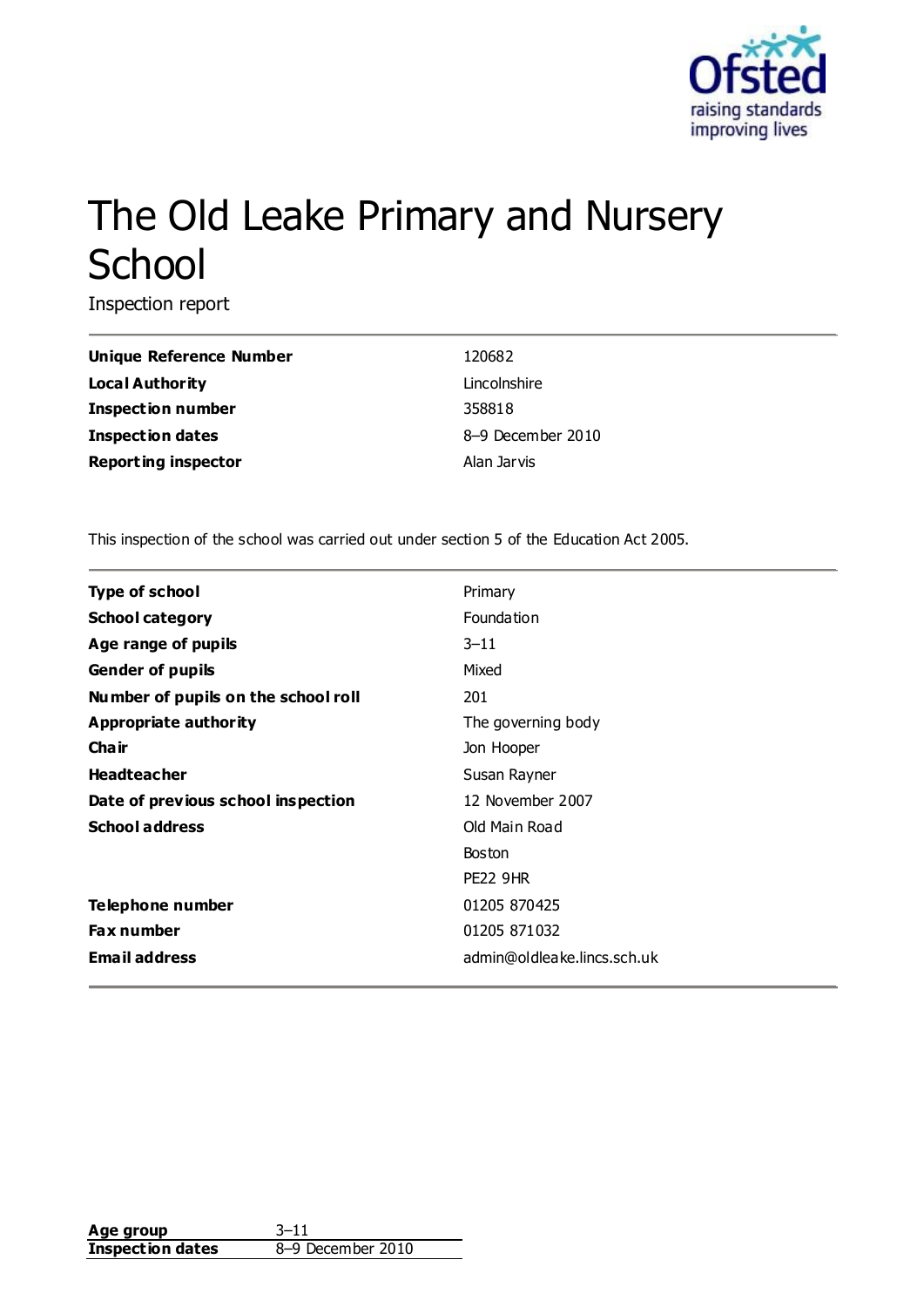**Inspection number** 358818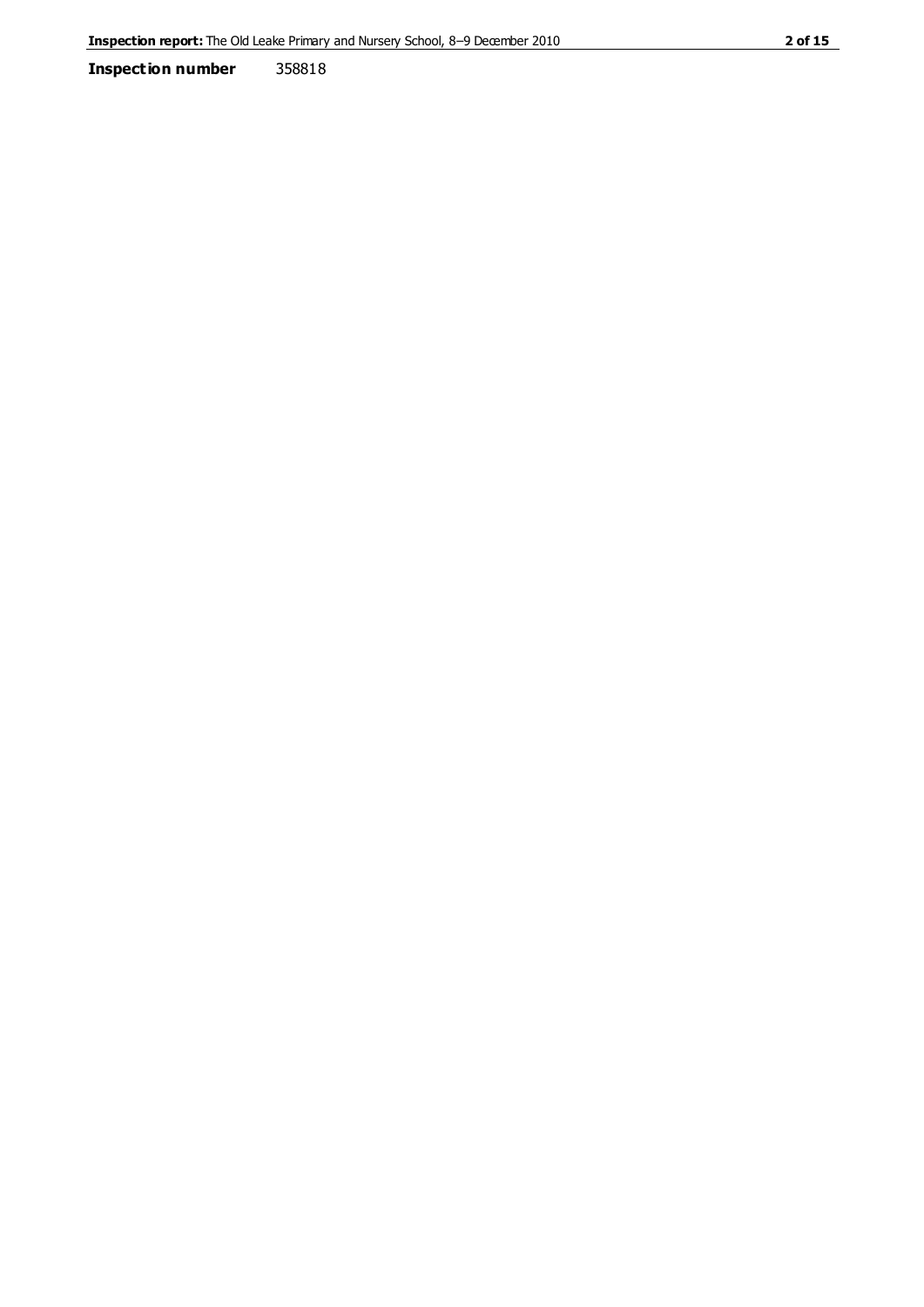The Office for Standards in Education, Children's Services and Skills (Ofsted) regulates and inspects to achieve excellence in the care of children and young people, and in education and skills for learners of all ages. It regulates and inspects childcare and children's social care, and inspects the Children and Family Court Advisory Support Service (Cafcass), schools, colleges, initial teacher training, work-based learning and skills training, adult and community learning, and education and training in prisons and other secure establishments. It assesses council children's services, and inspects services for looked after children, safeguarding and child protection.

Further copies of this report are obtainable from the school. Under the Education Act 2005, the school must provide a copy of this report free of charge to certain categories of people. A charge not exceeding the full cost of reproduction may be made for any other copies supplied.

If you would like a copy of this document in a different format, such as large print or Braille, please telephone 0300 1234 234, or email **[enquiries@ofsted.gov.uk](mailto:enquiries@ofsted.gov.uk)**.

You may copy all or parts of this document for non-commercial educational purposes, as long as you give details of the source and date of publication and do not alter the documentation in any way.

To receive regular email alerts about new publications, including survey reports and school inspection reports, please visit our website and go to 'Subscribe'.

Royal Exchange Buildings St Ann's Square Manchester M2 7LA T: 0300 1234 234 Textphone: 0161 618 8524 E: **[enquiries@ofsted.gov.uk](mailto:enquiries@ofsted.gov.uk)**

W: **[www.ofsted.gov.uk](http://www.ofsted.gov.uk/)**

© Crown copyright 2010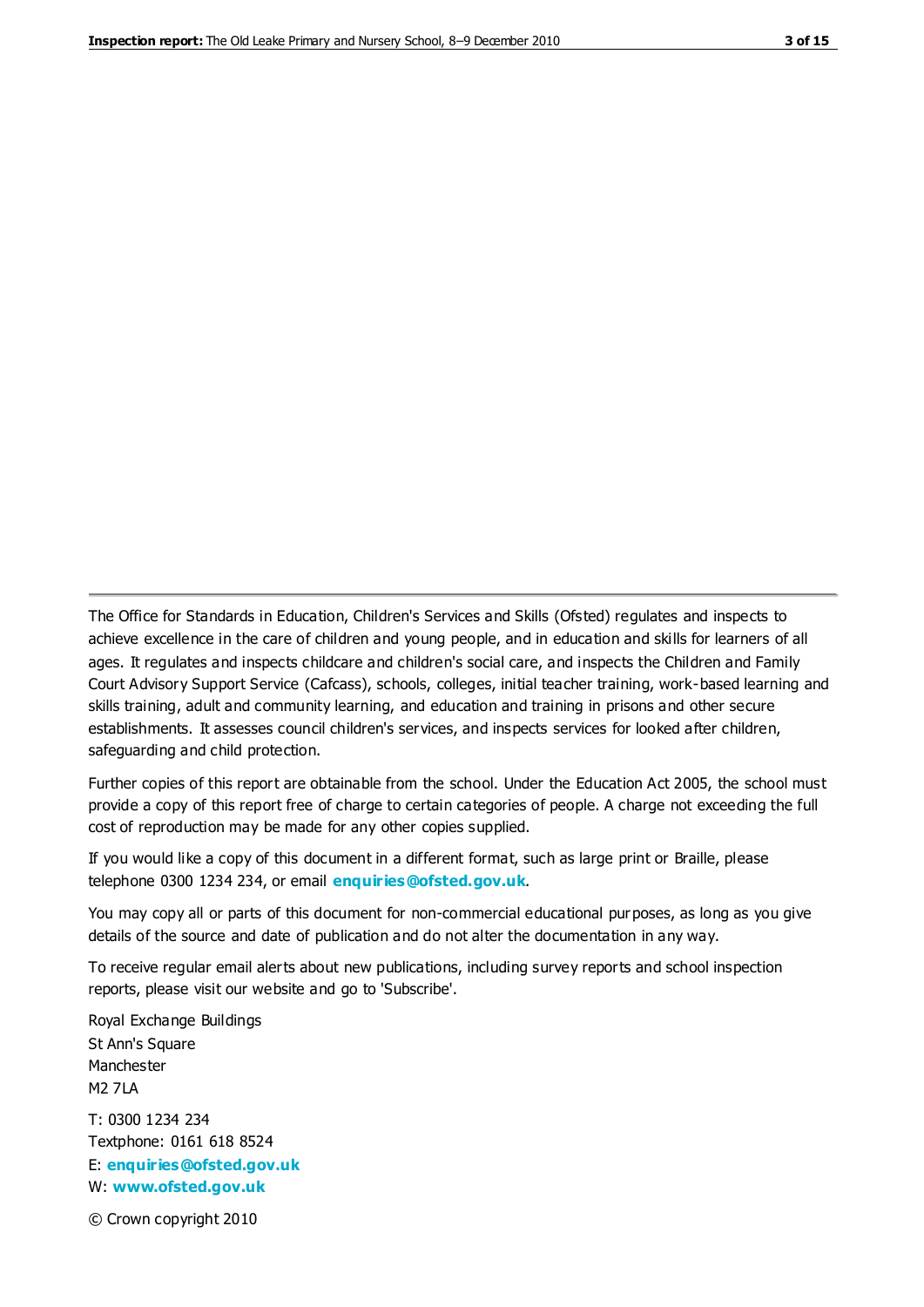# **Introduction**

This inspection was carried out by three additional inspectors. Inspectors observed nine teachers in 16 classroom visits. Meetings were held with members of the governing body, the headteacher and senior staff responsible for key areas of the school's work. Inspectors looked at planning, minutes of meetings and other documentation, including that relating to safeguarding and pupils' learning and progress. Questionnaires returned by members of staff, pupils and 53 parents and carers were analysed.

The inspection team reviewed many aspects of the school's work. It looked in detail at the following.

- Do pupils make enough progress, particularly in writing?
- $\blacksquare$  How well do teachers provide work which is challenging enough and well matched to pupils' needs, especially those of the more-able pupils?
- Does the school have secure evidence to support their view that pupils' personal development is good?
- How well do leaders and managers use monitoring and evaluation to improve teaching and the curriculum and so accelerate pupils' progress?

# **Information about the school**

This average-sized school takes pupils from the local village and surrounding area. The proportion of pupils known to be eligible for free school meals is similar to the national average. Almost all pupils are of White British heritage. The proportion of pupils with special educational needs and/or disabilities is average and most of these pupils have specific learning difficulties or autistic needs. Pupils are taught English and mathematics in ability sets in mixed-aged classes. The school provides an after-school club from Monday to Friday. The school has experienced considerable staffing changes in recent years and several changes to its leadership, including in the governing body. The headteacher took up post in September 2010. The school has National Healthy Schools status and has achieved the Artsmark award.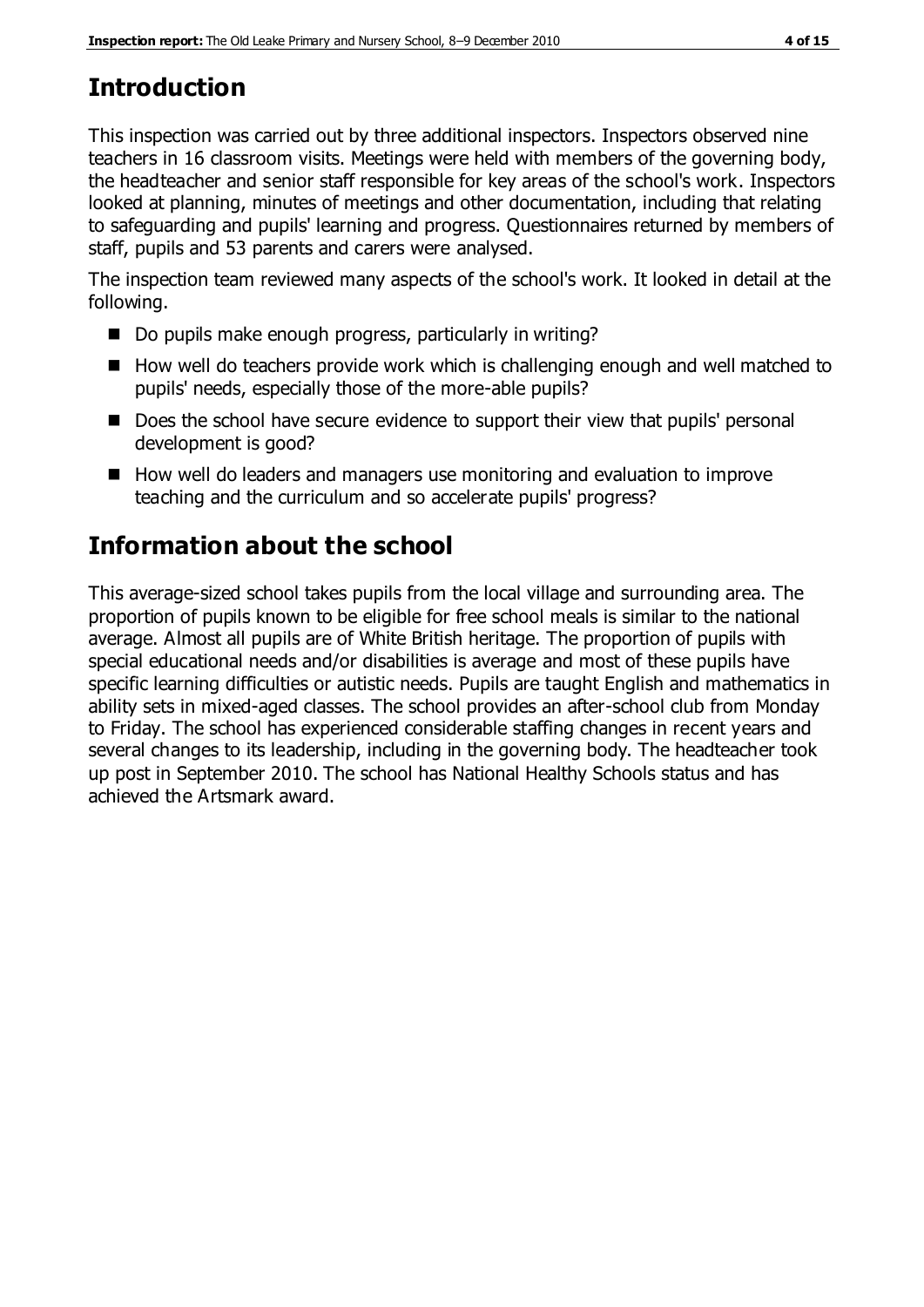## **Inspection judgements**

| Overall effectiveness: how good is the school? |  |
|------------------------------------------------|--|
|------------------------------------------------|--|

## **The school's capacity for sustained improvement 3**

## **Main findings**

The school provides a satisfactory education for its pupils. It is now improving because of more stable staffing and the good steps being taken to improve teaching and learning. Its strength lies in the good care provided and pupils' effective personal development. Pupils know each other well and like the 'family feel' in the school. They feel very safe and confident that someone will listen to, and help, them if they have a concern. Pupils are courteous, well-mannered and their behaviour is consistently good in and out of lessons. They willingly take on responsibility in school and in the local community. For example, the active school council has helped make improvements to playground resources and pupils participate in community events and raise money for charity through Sports Relief and the 'Mad Hatters Tea Party'.

The vast majority of pupils are now making at least satisfactory progress and attainment at the end of Year 6 is broadly average. Within this picture there is some variation. The progress made in writing is not as strong as it is in reading and mathematics. As a result, attainment in writing remains below average, particularly for boys. This is because not enough stimuli are used to promote good quality writing and there are too few resources which appeal to boys. In addition, opportunities to write at length in other subjects of the curriculum are limited. In both writing and mathematics, not all of the more-able pupils reach the higher levels across the school. Both stem from some teachers not using the information they have on pupils well enough to pitch activities to meet the needs of different groups, and fully challenge the more-able pupils. Additionally, in mathematics, some teachers have gaps in their understanding of how to teach calculations and this limits pupils' attainment.

The proportion of good teaching is steadily improving but several inconsistencies remain which prevent good progress being the norm. Questioning in some lessons is directed at the lower- and middle-attaining pupils at the expense of challenging the more able. Lesson introductions or teacher-led activities are sometimes too long. This practice limits the time pupils have to consolidate their learning, either independently or in small groups. Marking is strong on correction but weak on identifying pupils' next steps in learning. While there is some good marking, a common policy is not used.

The headteacher has quickly made her mark, knows exactly how the school is performing and has a very clear view of the school's priorities. Changes in the school leadership and within the governing body have meant that systems for monitoring and evaluating provision have not been as strong as they ought to have been. The action taken by subject leaders to support teachers in accelerating pupils' progress, while improving, lacks rigour. Additionally, the visits that the members of the governing body make to school are not closely focused on seeing how well the priorities in the school development plan are being implemented and impacting on pupils' progress. Newly introduced systems mean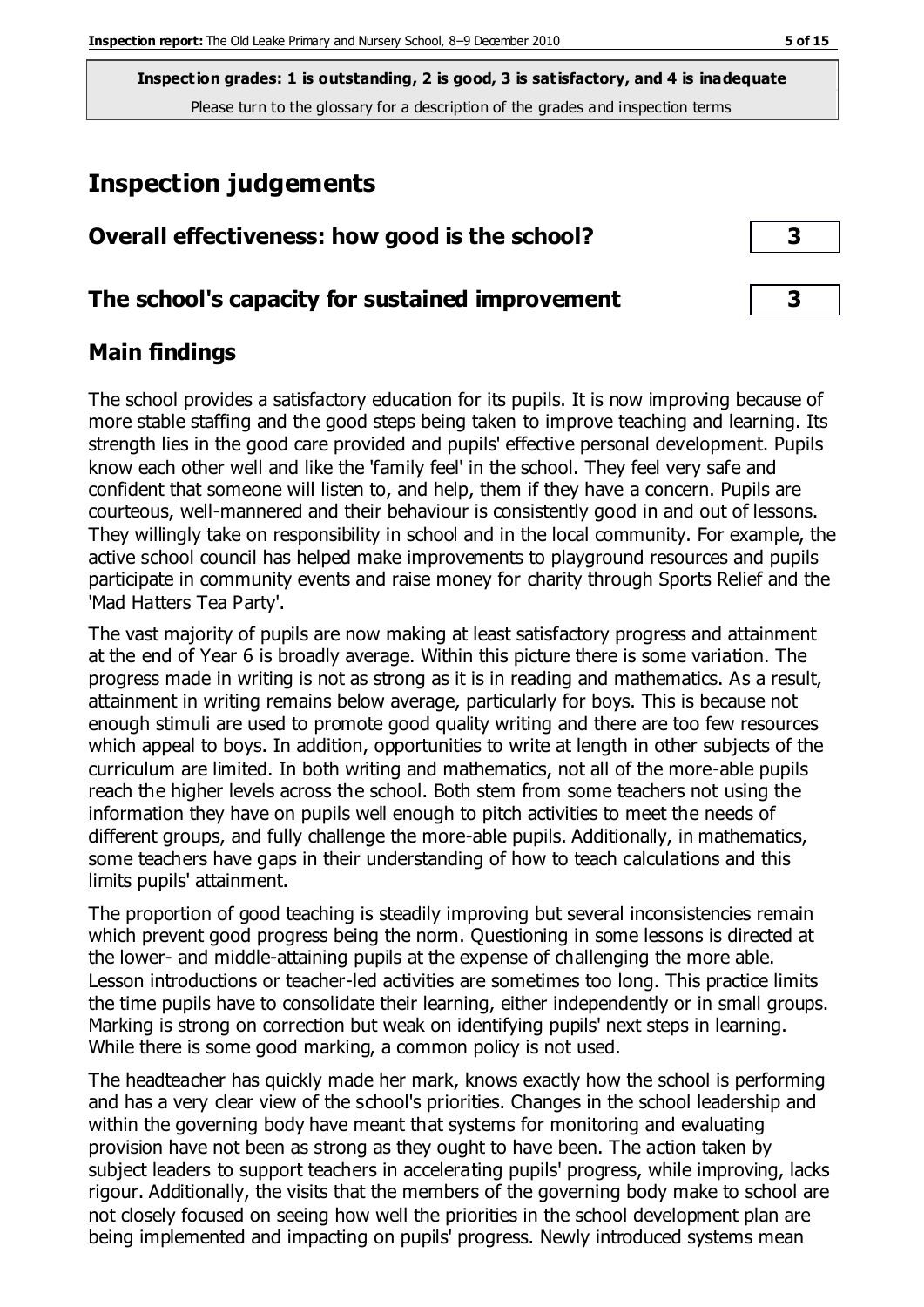that visits are becoming better focused and informed but practice is not fully embedded. Pupils' good personal development has been sustained and care improved through recent difficulties. This and an accurate self-evaluation together with staff now working well as a team, show there is a satisfactory capacity for sustained improvement.

## **What does the school need to do to improve further?**

- By September 2011, raise attainment in boys' writing and the attainment of all pupils in mathematics by:
	- introducing more stimuli such as film, drama, art and music to help promote purposeful writing, especially those which appeal to boys
	- increasing the opportunities for pupils to write at length in a variety of genres across the curriculum
	- addressing gaps in pupils' calculating skills.
- Within the next year, ensure that the vast majority of teaching is at least good and leads to good or better progress, especially for the more-able pupils, by:
	- matching activities more closely to the needs of pupils of all abilities
	- ensuring a consistently good balance between teacher-led activities and pupils learning independently or in groups
	- introducing an agreed policy for marking which provides pupils with challenging next steps for learning.
- Strengthen the impact of senior leaders and the governing body by:
	- $=$  ensuring subject leaders rigorously monitor and evaluate provision and take the right action to support teachers in securing pupils' good or better progress
	- $=$  enabling more members of the governing body to have a sharper understanding of the challenges by focusing their visits on school improvement priorities.
- Up to 40% of schools whose overall effectiveness is judged satisfactory may receive a monitoring visit by an Ofsted inspector before their next section 5 inspection.

## **Outcomes for individuals and groups of pupils 3**

Children start school with skills and abilities that are below those expected in the Early Years Foundation Stage. Attainment in writing has typically been below average in Years 2 and 6. Year 6 results have been drifting downwards and reveal that in 2010 pupils made too little progress through Key Stage 2. However, the school's accurate assessment records this term show that pupils' progress across the school has accelerated and the vast majority are making at least satisfactory progress. Attainment in reading and mathematics is average and has picked up in the latest National Curriculum tests.

Lessons seen during the inspection show that pupils enjoy their work and are mostly making satisfactory progress but in some classes this is good or improving. For example, in a higher ability Year 5 and 6 class, pupils were fully engaged and actively involved when describing a setting from Charles Dickens' 'A Christmas Carol'. In a Year 3 and 4 lower ability class, pupils worked steadily on using their two, three and five times tables and were engaged in the activities, but they were not given enough time on the tasks to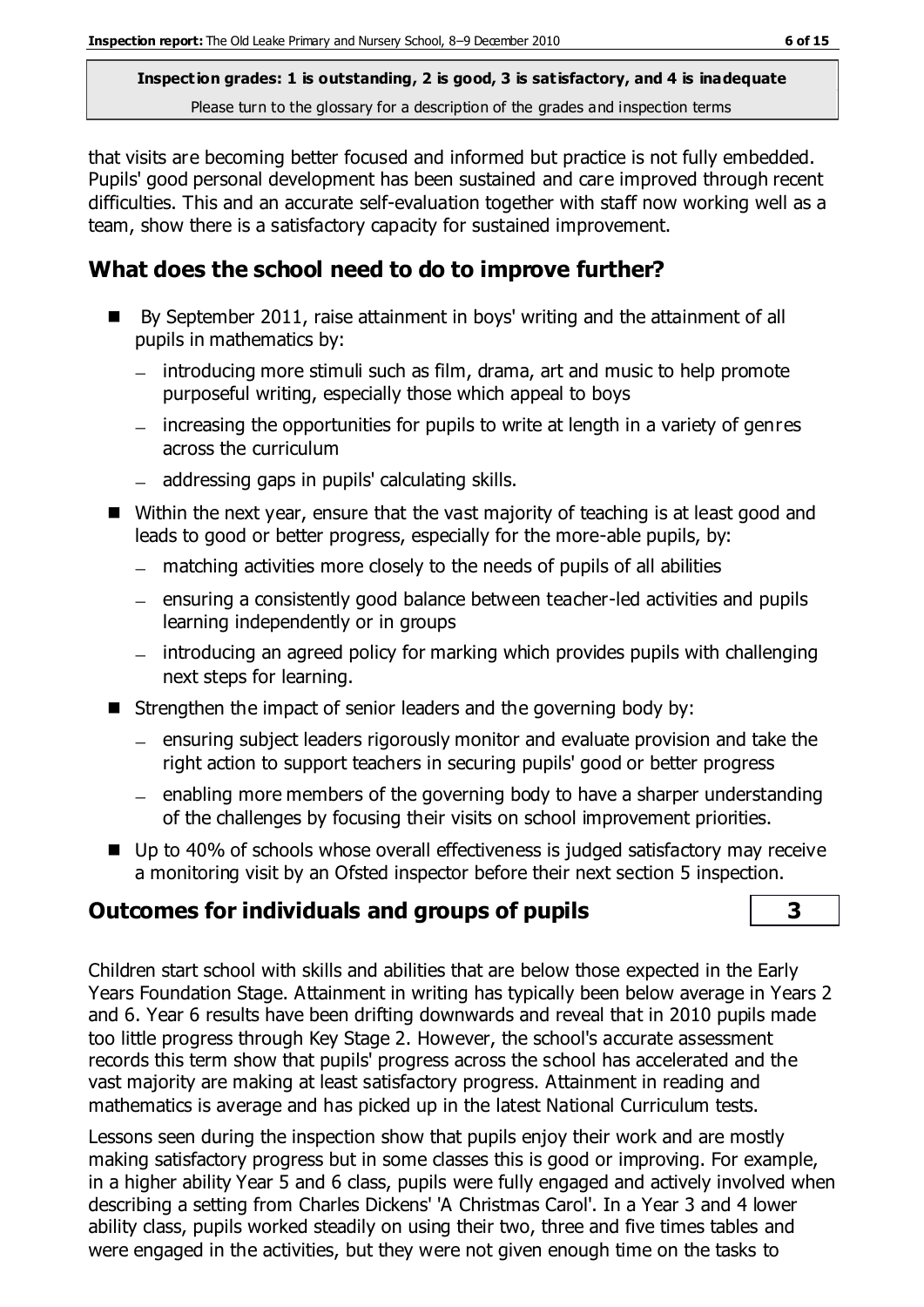consolidate their learning. The school is starting to raise the quality of boys' writing through giving them more interesting tasks and boys are working hard to succeed. This shows in the work in some classes, such as in Years 1 and 2 where pupils have made good progress from writing simple sentences to writing more at length. Pupils read daily, enjoy both fiction and non-fiction books and many read fluently. Those with special educational needs and/or disabilities receive the support they need to make satisfactory progress. In lessons they are fully engaged, work steadily through their tasks and those with autistic or dyslexic needs keep on task and sustain their learning.

Pupils attend regularly and are punctual. Their broadly average attainment in English and mathematics and sound application of these skills across the curriculum are satisfactorily preparing them for secondary school. Pupils engage enthusiastically in the many sporting and cultural opportunities on offer in the school and locally, and have a strong sense of the consequences of their actions because of their strong response to the school promise of: 'I will respect the needs of others and do the best in everything I do.' However, their knowledge and awareness of cultures other than their own is variable.

These are the grades for pupils' outcomes

| Pupils' achievement and the extent to which they enjoy their learning                                                     |                         |
|---------------------------------------------------------------------------------------------------------------------------|-------------------------|
| Taking into account:<br>Pupils' attainment <sup>1</sup>                                                                   |                         |
| The quality of pupils' learning and their progress                                                                        |                         |
| The quality of learning for pupils with special educational needs and/or disabilities<br>and their progress               |                         |
| The extent to which pupils feel safe                                                                                      | $\overline{\mathbf{2}}$ |
| Pupils' behaviour                                                                                                         | $\overline{\mathbf{2}}$ |
| The extent to which pupils adopt healthy lifestyles                                                                       | $\overline{\mathbf{2}}$ |
| The extent to which pupils contribute to the school and wider community                                                   | $\overline{2}$          |
| The extent to which pupils develop workplace and other skills that will contribute to<br>their future economic well-being |                         |
| Taking into account:<br>Pupils' attendance <sup>1</sup>                                                                   |                         |
| The extent of pupils' spiritual, moral, social and cultural development                                                   | 2                       |

<sup>1</sup> The grades for attainment and attendance are: 1 is high; 2 is above average; 3 is broadly average; and 4 is low

#### **How effective is the provision?**

Teaching is improving because the headteacher's incisive monitoring has identified where weaknesses remain and these are being tackled robustly. Pupils are engaged in lessons and their behaviour is good. The better teaching uses a variety of methods to make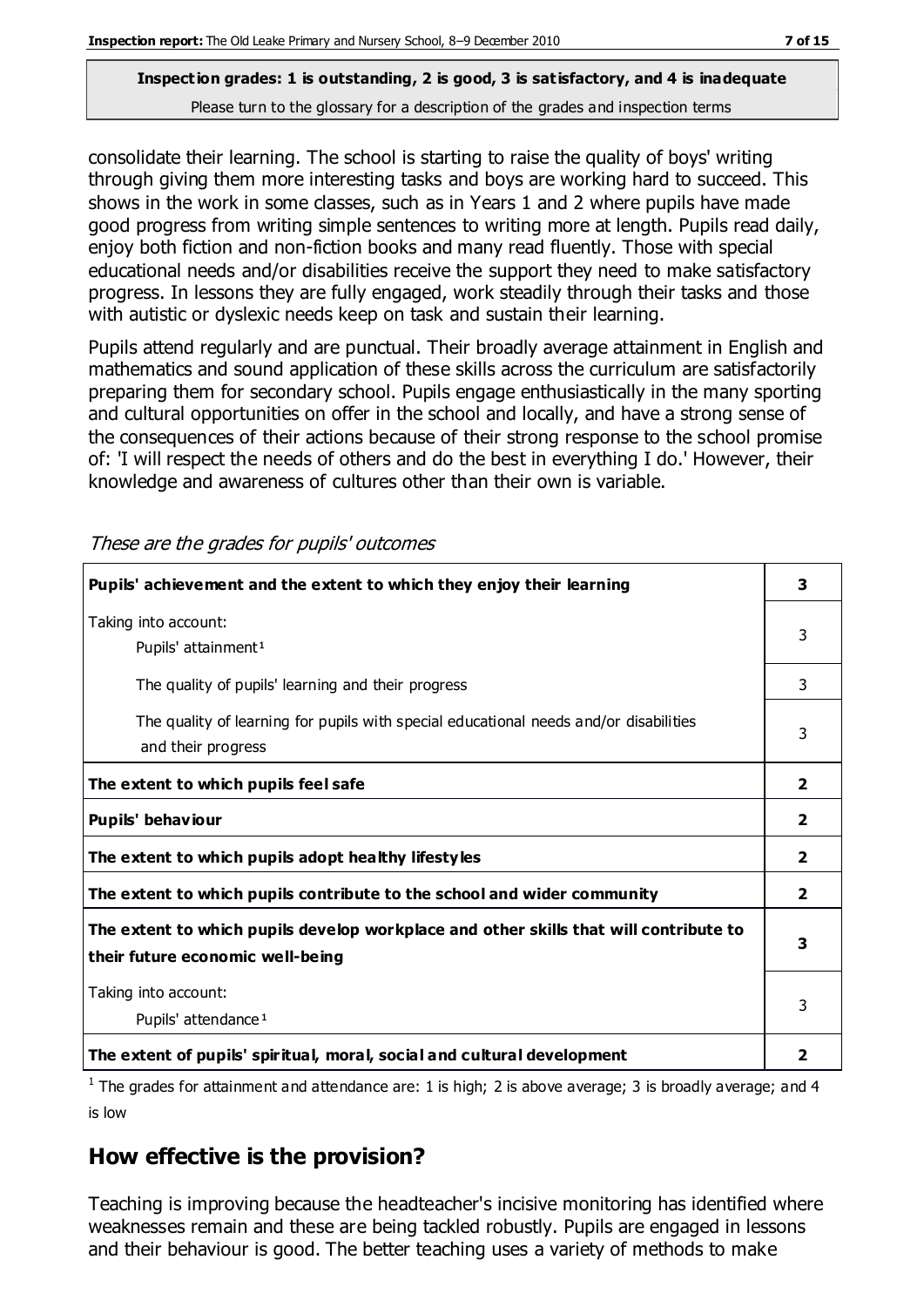lessons interesting. The creative use of interactive whiteboards to stimulate ideas and 'talking partners' to enable pupils to think through their ideas are working particularly well. Teaching assistants are effectively deployed and support a range of pupils as well as those with special educational needs and/or disabilities. Teachers are better informed about pupils' performance and the information is satisfactorily used to plan suitable activities for differing abilities. However, not enough is expected of pupils and the pitch of work is not consistently as challenging as it might be. Some teachers mark pupils' books well using a 'star' to highlight good achievement and a 'wish' indicating areas to be improved, but what pupils should do to improve is not always made clear by all teachers.

The curriculum provides pupils with interesting work across the full range of subjects. Improved planning for writing is providing more opportunities for pupils to write at length. Some good links are already in place between subjects. For example, Year 6 pupils used their historical enquiry and literacy skills to explore different perspectives about the British Empire in Victorian times. However, topic books show that opportunities are missed to enable pupils to fully develop their basic skills across the curriculum. The curriculum provides well for aspects of pupils' personal development, such as promoting their emotional development and how to lead safe and healthy lifestyles. A good range of extracurricular clubs such as football, computer games, reading and music enhance pupils' enjoyment of school.

Pupils who are potentially vulnerable are included in all the school offers and make similar progress to their classmates because they are identified and supported well. The learning mentor and family support worker work closely and effectively with families experiencing difficulties to help them overcome barriers to their children's education. Pupils who attend the after-school club are provided with a safe and enjoyable environment where they can use their 'wish wall' to choose from a range of interesting activities. Good induction procedures operate when pupils first join and the transition to secondary school operates smoothly.

| The quality of teaching                                                                                    | 3 |
|------------------------------------------------------------------------------------------------------------|---|
| Taking into account:                                                                                       |   |
| The use of assessment to support learning                                                                  |   |
| The extent to which the curriculum meets pupils' needs, including, where relevant,<br>through partnerships |   |
| The effectiveness of care, guidance and support                                                            |   |

These are the grades for the quality of provision

#### **How effective are leadership and management?**

The headteacher has quickly identified the most important areas for improvement, which have been founded on her close monitoring of lessons, a more realistic interpretation of performance data and closer tracking of pupils' progress. Leaders and managers recognise that there is still more to do to raise pupils' attainment and progress further, especially in writing, and to enhance the amount of good teaching. There are positive partnerships with parents and carers. These are fostered through regular evenings to discuss progress.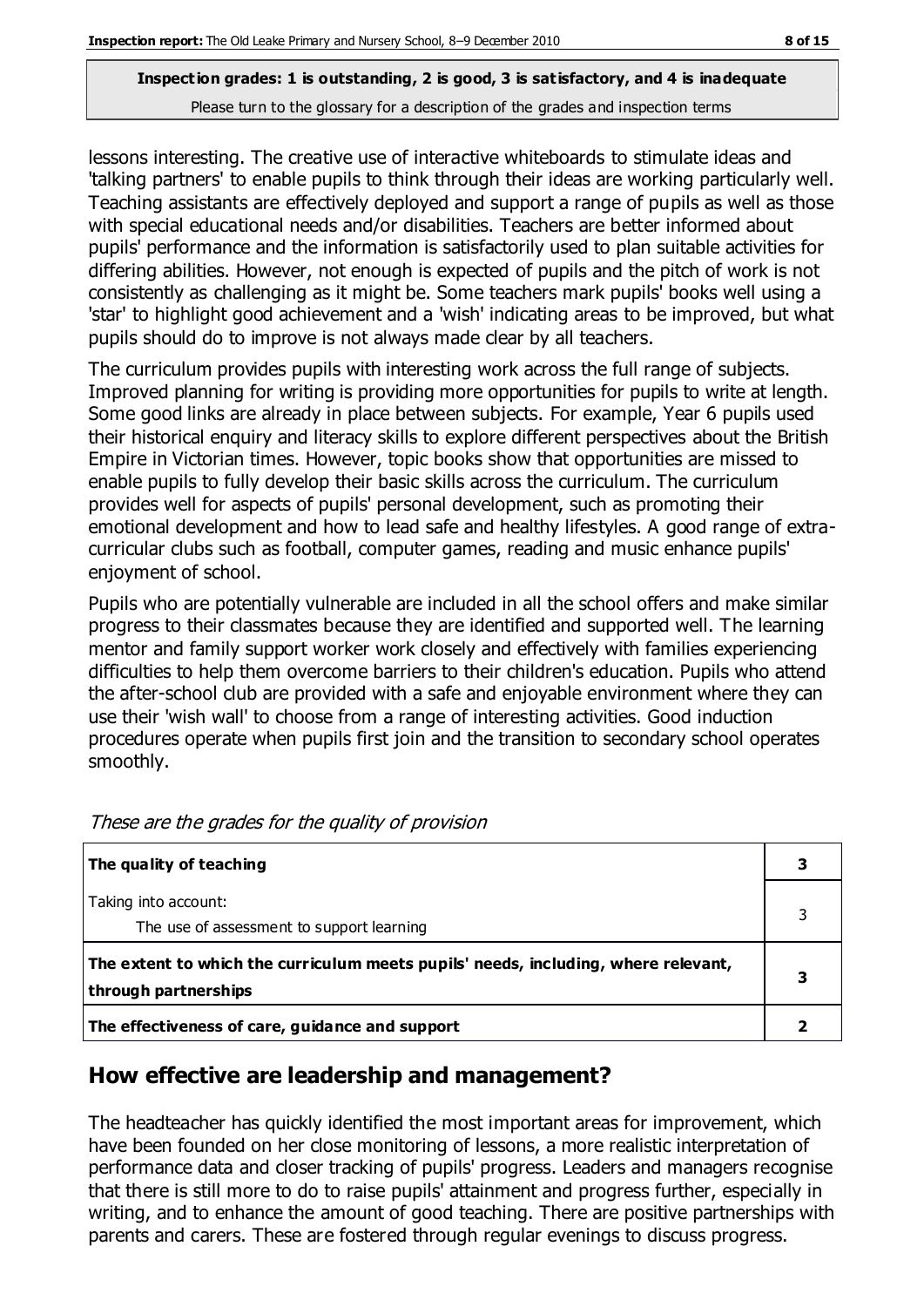Courses such as 'Families and schools together' help them support their children's personal and academic development at home. Strong partnerships with the local network of schools and specialist support services have a good impact on pupils' healthy lifestyles, their social and emotional development and enable vulnerable pupils to overcome barriers to learning. Safeguarding systems are good. Every effort is taken to ensure children are well looked after, safe and secure in school, on trips and in their home lives.

In response to a large turnover of personnel in the governing body, training has been introduced to enhance governors' collective skills. While the governing body are supportive and have fostered good links with parents and carers, they appreciate the need to strengthen their collective capacity to monitor the impact of the school development plan.

All groups of pupils are equally valued and given equal access to all the school offers. Work to close the gap between boys' and girls' attainment in writing and overall attainment in mathematics is starting to bear fruit and remains a priority for the school. A sound plan for community cohesion is being implemented to enhance pupils' understanding of communities and cultures in this country which are different from the rural area they live in.

| The effectiveness of leadership and management in embedding ambition and driving<br><i>improvement</i>                                                           |                |
|------------------------------------------------------------------------------------------------------------------------------------------------------------------|----------------|
| Taking into account:<br>The leadership and management of teaching and learning                                                                                   | 3              |
| The effectiveness of the governing body in challenging and supporting the<br>school so that weaknesses are tackled decisively and statutory responsibilities met | 3              |
| The effectiveness of the school's engagement with parents and carers                                                                                             | 2              |
| The effectiveness of partnerships in promoting learning and well-being                                                                                           | $\mathbf{2}$   |
| The effectiveness with which the school promotes equality of opportunity and tackles<br>discrimination                                                           | 3              |
| The effectiveness of safeguarding procedures                                                                                                                     | $\overline{2}$ |
| The effectiveness with which the school promotes community cohesion                                                                                              | 3              |
| The effectiveness with which the school deploys resources to achieve value for money                                                                             | 3              |

These are the grades for leadership and management

## **Early Years Foundation Stage**

Children leave Reception with average attainment in the Early Learning Goals, except in writing and calculating, which are lower. Relationships are strong and children's behaviour is good, resulting in them feeling safe, secure and happy. Children's welfare needs are met well. There are good relationships with parents and carers, who are encouraged to help their children's learning at home. There has been a substantial investment in the quality of resources for learning. Both the indoor and outdoor areas are attractive, well organised across all six areas of learning and provide a good platform for improvement.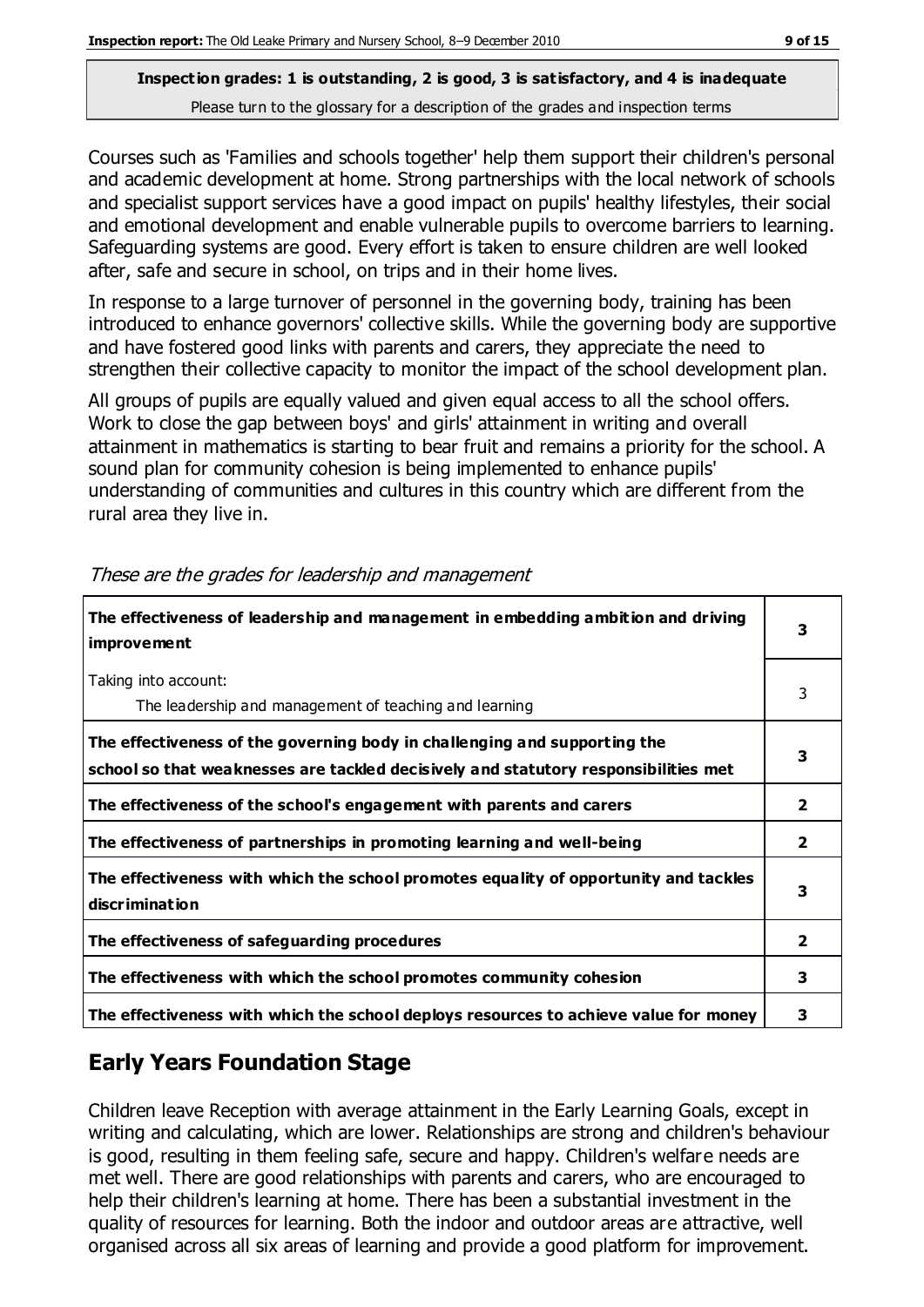Regular assessment of children is developing well and is being used to plan learning which is satisfactorily tailored to individual children's needs. While some adults interact well with children to enable them to progress well, in other cases the interactions are more supervisory and not as sharply focused on learning. The Early Years Foundation Stage leader is in the early stages of developing her leadership capacity but has made a strong start and has a clear vision for the future.

These are the grades for the Early Years Foundation Stage

| Overall effectiveness of the Early Years Foundation Stage                             |  |  |
|---------------------------------------------------------------------------------------|--|--|
| Taking into account:<br>Outcomes for children in the Early Years Foundation Stage     |  |  |
| The quality of provision in the Early Years Foundation Stage                          |  |  |
| The effectiveness of leadership and management of the Early Years Foundation<br>Stage |  |  |

## **Views of parents and carers**

Most parents and carers are extremely positive about all aspects of the school. They are especially pleased with how well their children enjoy school and feel safe and the overall education provided. Parents and carers' views are typified by comments such as, 'The new headteacher is very approachable and has brought a new dimension to the school.' Another wrote, 'I am very pleased with how well my children have settled in.' A few felt that the school did not keep them well informed about progress. This was countered by other views such as, 'Regular parents' and carers' meetings, newsletters and end of year reports keep me fully informed of my child's progress.' Inspectors found evidence to endorse this view.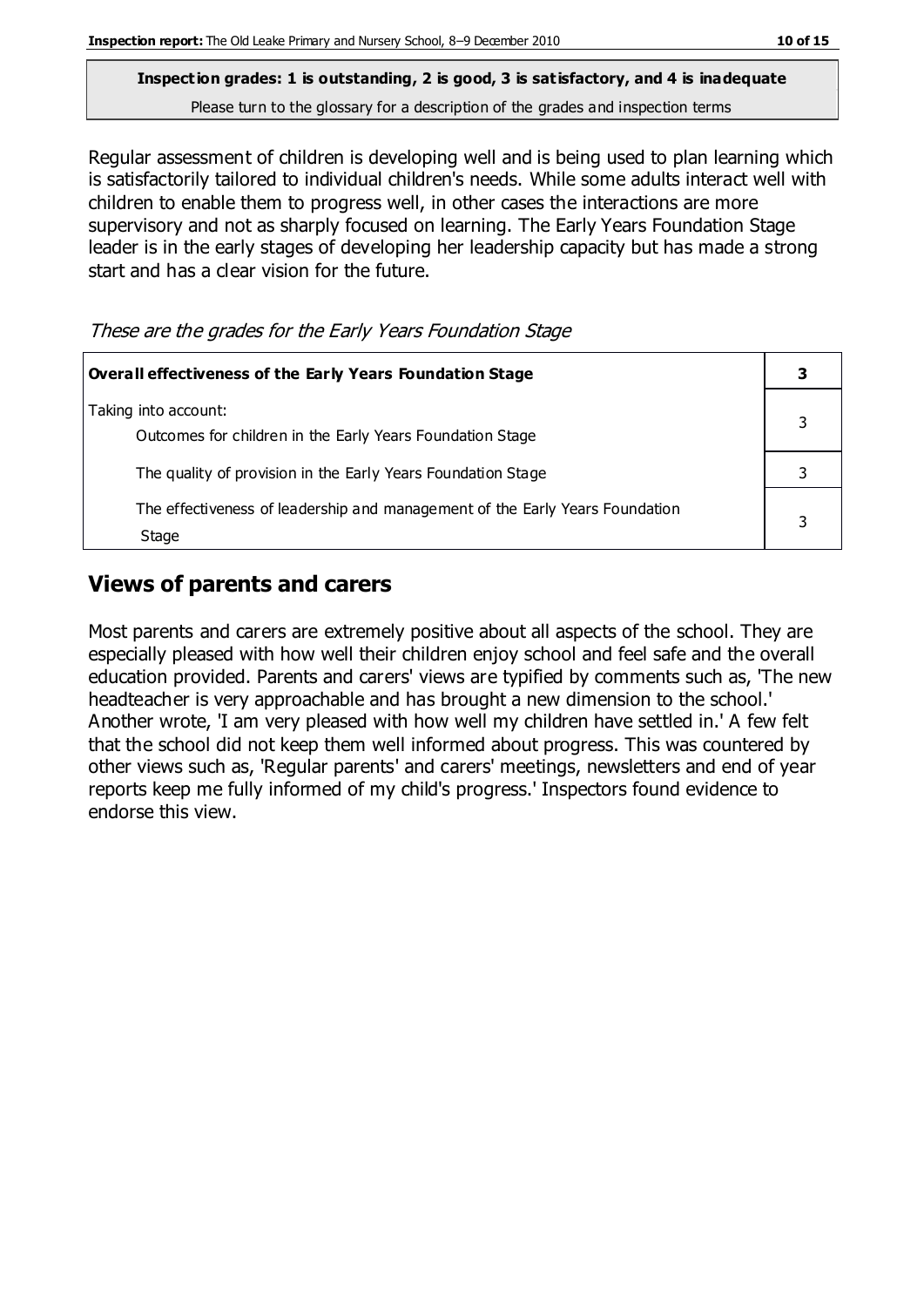#### **Responses from parents and carers to Ofsted's questionnaire**

Ofsted invited all the registered parents and carers of pupils registered at The Old Leake Primary and Nursery School to complete a questionnaire about their views of the school.

In the questionnaire, parents and carers were asked to record how strongly they agreed with 13 statements about the school. The inspection team received 53 completed questionnaires by the end of the on-site inspection. In total, there are 201 pupils registered at the school.

| <b>Statements</b>                                                                                                                                                                                                                                       | <b>Strongly</b><br>agree |               | Agree        |               |                | <b>Disagree</b> |              | <b>Strongly</b><br>disagree |  |
|---------------------------------------------------------------------------------------------------------------------------------------------------------------------------------------------------------------------------------------------------------|--------------------------|---------------|--------------|---------------|----------------|-----------------|--------------|-----------------------------|--|
|                                                                                                                                                                                                                                                         | <b>Total</b>             | $\frac{0}{0}$ | <b>Total</b> | $\frac{0}{0}$ | <b>Total</b>   | $\frac{0}{0}$   | <b>Total</b> | $\frac{0}{0}$               |  |
| My child enjoys school                                                                                                                                                                                                                                  | 38                       | 72            | 14           | 26            | 1              | $\overline{2}$  | $\mathbf 0$  | $\mathbf 0$                 |  |
| The school keeps my child<br>safe                                                                                                                                                                                                                       | 34                       | 64            | 19           | 36            | 0              | 0               | $\mathbf 0$  | $\mathbf 0$                 |  |
| My school informs me about<br>my child's progress                                                                                                                                                                                                       | 16                       | 30            | 30           | 57            | 5              | 9               | $\mathbf 0$  | $\mathbf 0$                 |  |
| My child is making enough<br>progress at this school                                                                                                                                                                                                    | 17                       | 32            | 32           | 60            | $\overline{2}$ | 4               | 0            | $\mathbf 0$                 |  |
| The teaching is good at this<br>school                                                                                                                                                                                                                  | 27                       | 51            | 23           | 43            | 0              | 0               | $\mathbf 0$  | $\mathbf 0$                 |  |
| The school helps me to<br>support my child's learning                                                                                                                                                                                                   | 17                       | 32            | 32           | 60            | 1              | $\overline{2}$  | $\mathbf 0$  | $\mathbf 0$                 |  |
| The school helps my child to<br>have a healthy lifestyle                                                                                                                                                                                                | 20                       | 38            | 30           | 57            | $\overline{2}$ | $\overline{4}$  | $\mathbf{1}$ | $\overline{2}$              |  |
| The school makes sure that<br>my child is well prepared for<br>the future (for example<br>changing year group,<br>changing school, and for<br>children who are finishing<br>school, entering further or<br>higher education, or entering<br>employment) | 17                       | 32            | 31           | 58            | 1              | $\overline{2}$  | $\mathbf 0$  | $\mathbf 0$                 |  |
| The school meets my child's<br>particular needs                                                                                                                                                                                                         | 23                       | 43            | 27           | 51            | 1              | $\overline{2}$  | $\mathbf 0$  | $\mathbf 0$                 |  |
| The school deals effectively<br>with unacceptable behaviour                                                                                                                                                                                             | 19                       | 36            | 30           | 57            | 1              | $\overline{2}$  | 1            | $\overline{2}$              |  |
| The school takes account of<br>my suggestions and concerns                                                                                                                                                                                              | 19                       | 36            | 28           | 53            | 3              | 6               | 1            | 2                           |  |
| The school is led and<br>managed effectively                                                                                                                                                                                                            | 23                       | 43            | 24           | 45            | $\mathbf{1}$   | $\overline{2}$  | $\mathbf 0$  | $\mathbf 0$                 |  |
| Overall, I am happy with my<br>child's experience at this<br>school                                                                                                                                                                                     | 26                       | 50            | 24           | 46            | $\mathbf{1}$   | $\overline{2}$  | $\mathbf 0$  | $\mathbf 0$                 |  |

The table above summarises the responses that parents and carers made to each statement. The percentages indicate the proportion of parents and carers giving that response out of the total number of completed questionnaires. Where one or more parents and carers chose not to answer a particular question, the percentages will not add up to 100%.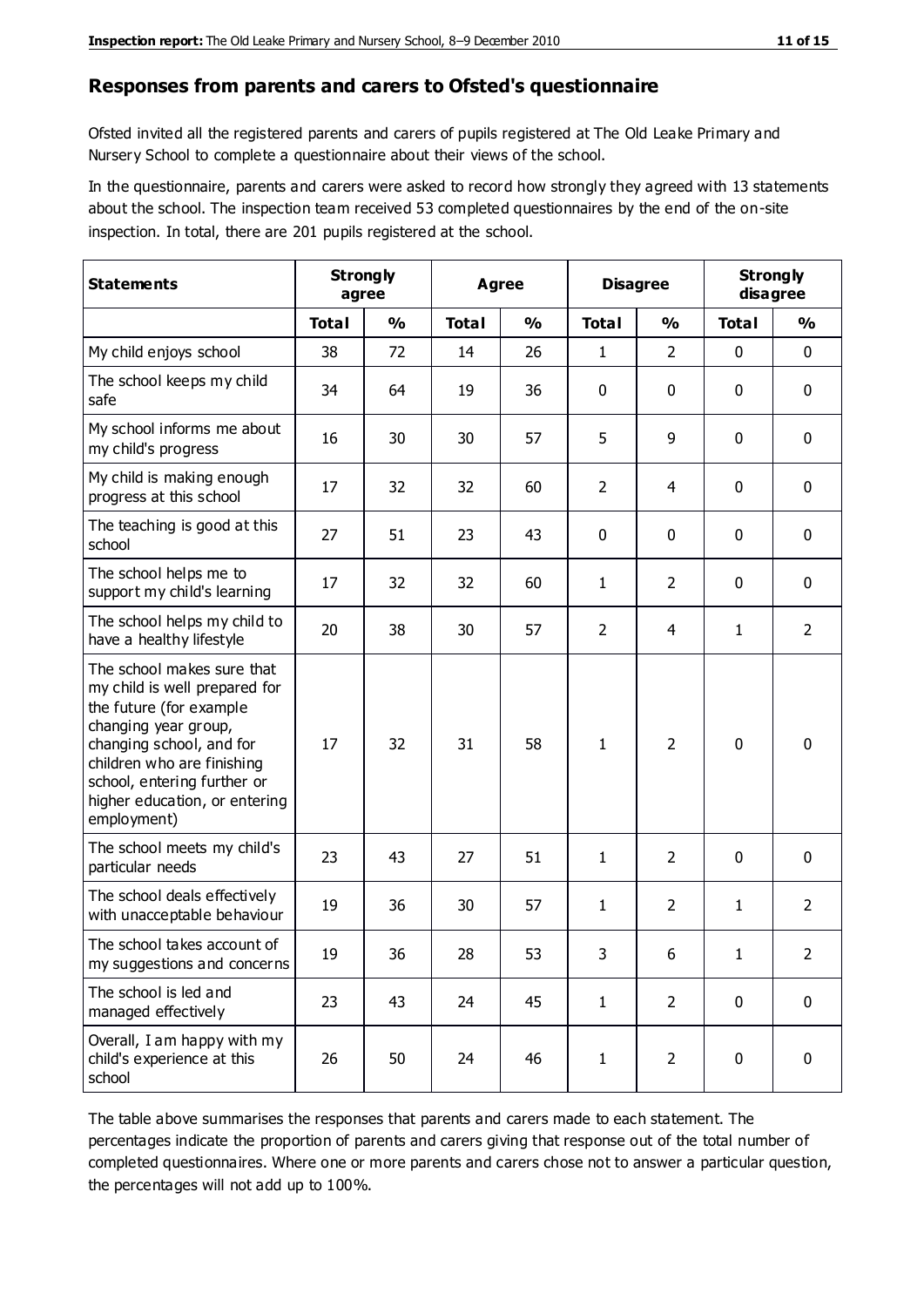## **Glossary**

| Grade   | <b>Judgement</b> | <b>Description</b>                                                                                                                                                                                                            |
|---------|------------------|-------------------------------------------------------------------------------------------------------------------------------------------------------------------------------------------------------------------------------|
| Grade 1 | Outstanding      | These features are highly effective. An outstanding school<br>provides exceptionally well for all its pupils' needs.                                                                                                          |
| Grade 2 | Good             | These are very positive features of a school. A school that<br>is good is serving its pupils well.                                                                                                                            |
| Grade 3 | Satisfactory     | These features are of reasonable quality. A satisfactory<br>school is providing adequately for its pupils.                                                                                                                    |
| Grade 4 | Inadequate       | These features are not of an acceptable standard. An<br>inadequate school needs to make significant improvement<br>in order to meet the needs of its pupils. Ofsted inspectors<br>will make further visits until it improves. |

## **What inspection judgements mean**

## **Overall effectiveness of schools**

|                       | Overall effectiveness judgement (percentage of schools) |      |                     |                   |
|-----------------------|---------------------------------------------------------|------|---------------------|-------------------|
| <b>Type of school</b> | <b>Outstanding</b>                                      | Good | <b>Satisfactory</b> | <b>Inadequate</b> |
| Nursery schools       | 58                                                      | 36   | 4                   | 2                 |
| Primary schools       | 8                                                       | 43   | 40                  | 9                 |
| Secondary schools     | 10                                                      | 35   | 42                  | 13                |
| Sixth forms           | 13                                                      | 39   | 45                  | 3                 |
| Special schools       | 33                                                      | 42   | 20                  | 4                 |
| Pupil referral units  | 18                                                      | 40   | 29                  | 12                |
| All schools           | 11                                                      | 42   | 38                  | 9                 |

New school inspection arrangements were introduced on 1 September 2009. This means that inspectors now make some additional judgements that were not made previously.

The data in the table above are for the period 1 September 2009 to 31 March 2010 and are the most recently published data available (see **[www.ofsted.gov.uk](http://www.ofsted.gov.uk/)**). Please note that the sample of schools inspected during the autumn and spring terms 2009/10 was not representative of all schools nationally, as weaker schools are inspected more frequently than good or outstanding schools.

Percentages are rounded and do not always add exactly to 100. Secondary school figures include those that have sixth forms, and sixth form figures include only the data specifically for sixth form inspection judgements.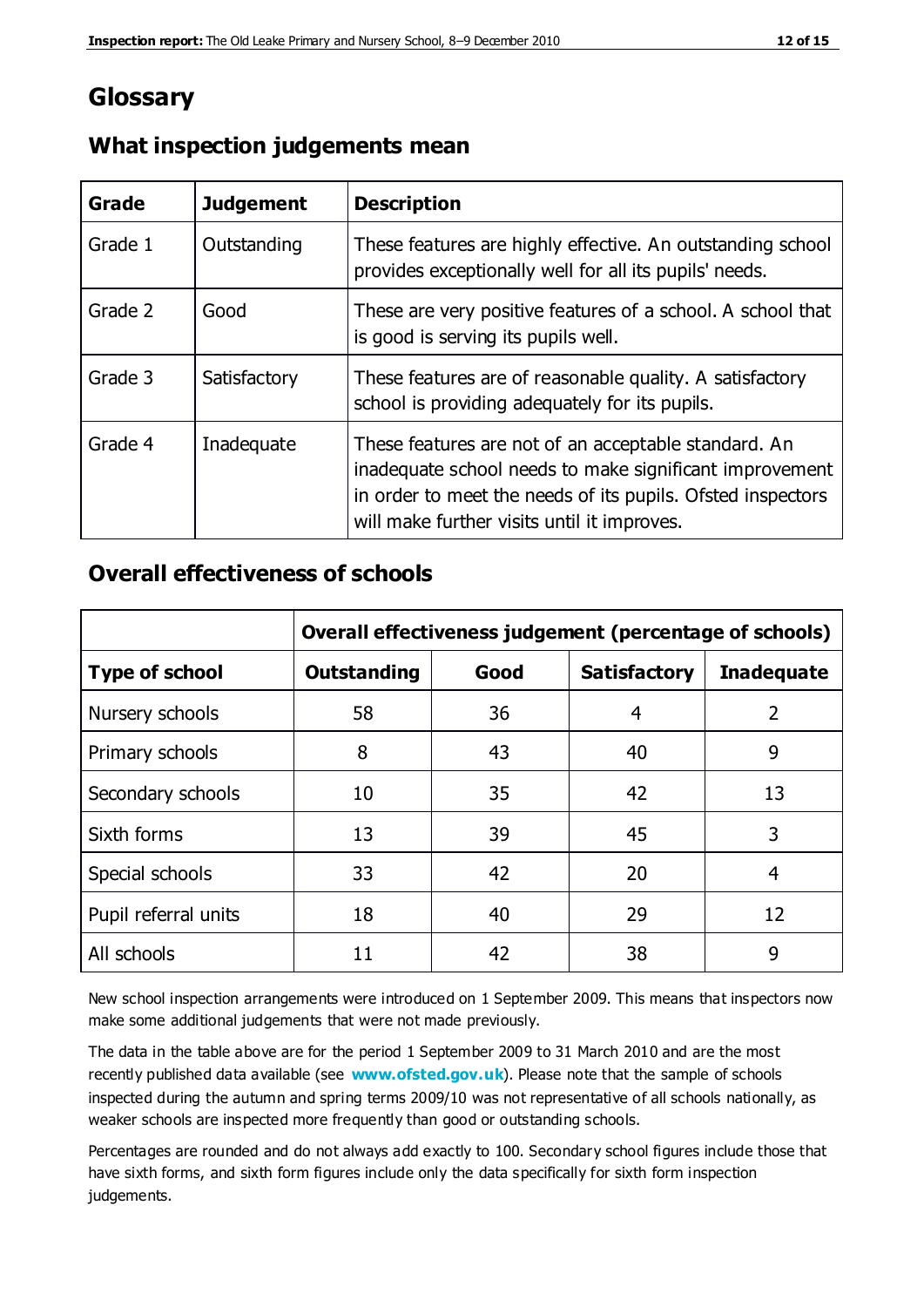## **Common terminology used by inspectors**

| Achievement:               | the progress and success of a pupil in their learning,<br>development or training.                                                                                                                                                          |  |  |
|----------------------------|---------------------------------------------------------------------------------------------------------------------------------------------------------------------------------------------------------------------------------------------|--|--|
| Attainment:                | the standard of the pupils' work shown by test and<br>examination results and in lessons.                                                                                                                                                   |  |  |
| Capacity to improve:       | the proven ability of the school to continue<br>improving. Inspectors base this judgement on what<br>the school has accomplished so far and on the quality<br>of its systems to maintain improvement.                                       |  |  |
| Leadership and management: | the contribution of all the staff with responsibilities,<br>not just the headteacher, to identifying priorities,<br>directing and motivating staff and running the school.                                                                  |  |  |
| Learning:                  | how well pupils acquire knowledge, develop their<br>understanding, learn and practise skills and are<br>developing their competence as learners.                                                                                            |  |  |
| Overall effectiveness:     | inspectors form a judgement on a school's overall<br>effectiveness based on the findings from their<br>inspection of the school. The following judgements,<br>in particular, influence what the overall effectiveness<br>judgement will be. |  |  |
|                            | The school's capacity for sustained<br>improvement.                                                                                                                                                                                         |  |  |
|                            | Outcomes for individuals and groups of pupils.                                                                                                                                                                                              |  |  |
|                            | The quality of teaching.                                                                                                                                                                                                                    |  |  |
|                            | The extent to which the curriculum meets<br>pupils' needs, including, where relevant,<br>through partnerships.                                                                                                                              |  |  |
|                            | The effectiveness of care, guidance and<br>support.                                                                                                                                                                                         |  |  |
| Progress:                  | the rate at which pupils are learning in lessons and<br>over longer periods of time. It is often measured by<br>comparing the pupils' attainment at the end of a key                                                                        |  |  |

stage with their attainment when they started.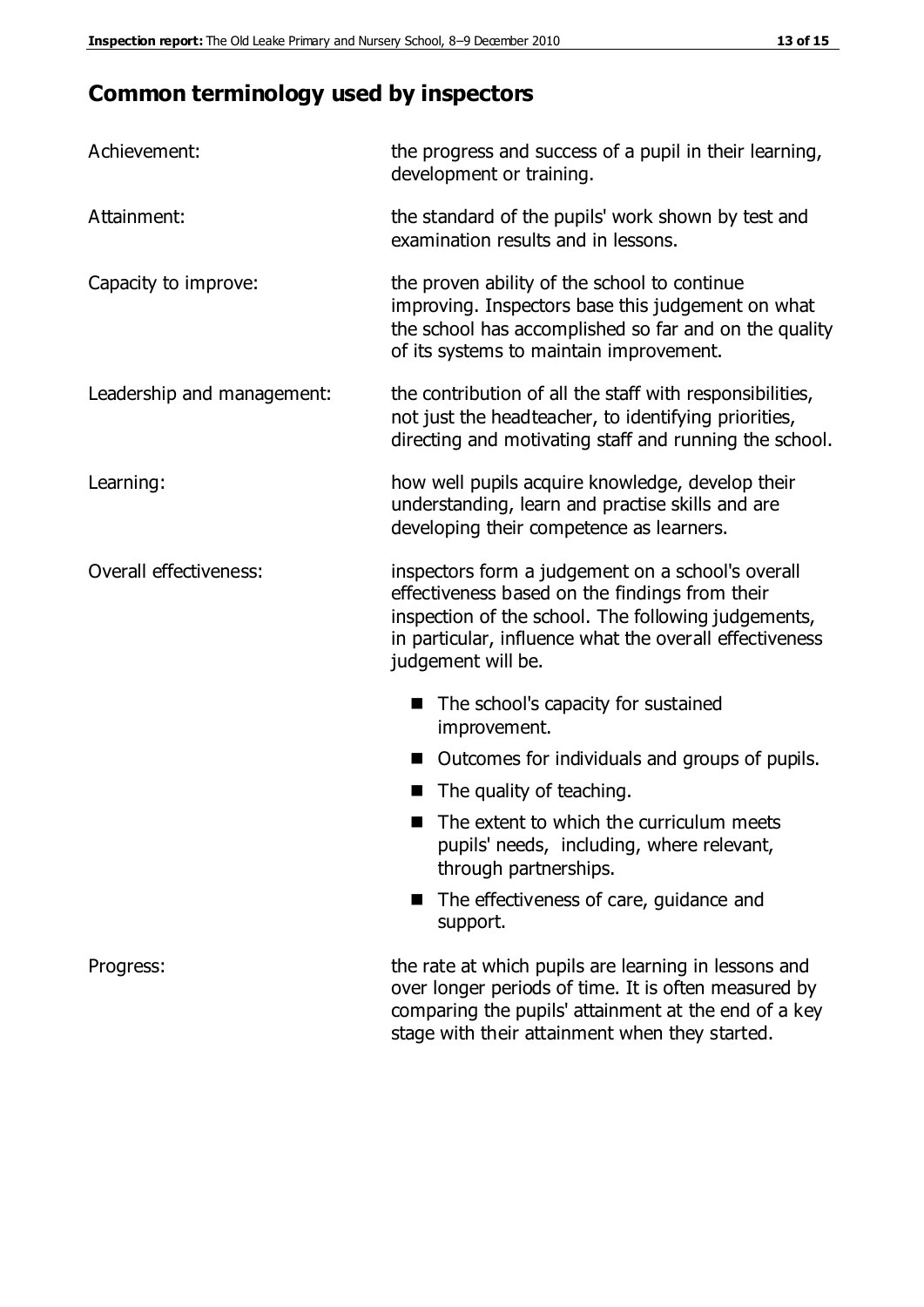## **This letter is provided for the school, parents and carers to share with their children. It describes Ofsted's main findings from the inspection of their school.**

10 December 2010

#### Dear Pupils

#### **Inspection of The Old Leake Primary and Nursery School, Boston, PE22 9HR**

Thank you for making the inspectors so welcome at your school. I enjoyed talking with you, looking at your work and listening to Year 6 readers. We found out that you go to a satisfactory school. Here is a list of some of the things we found out.

Adults in the school care for you well and that means that you feel safe in school and always have someone to turn to if you need help.

Your behaviour is consistently good and you all get on well with each other.

You help the school in many ways and you play a full part in local community events and celebrations.

You have a good understanding of how to keep fit and healthy.

Your new headteacher knows exactly what needs to be done to make the school better.

Every school has some things that could be improved. These are the areas we want your school to concentrate on now.

Raise attainment in boys' writing and the attainment of all pupils in mathematics. We want your teachers to give you more interesting things to write about across the curriculum, to focus on boys' writing and for all of you to improve your calculating skills.

Make sure that teaching and marking are consistently good across the school. We want teachers to make sure that the work is always challenging, especially for those of you who learn quickly, and to let you know exactly what to do to improve.

Make sure that senior staff and the governing body make better checks on your progress and take the right steps to raise your attainment.

Please all help by continuing to work hard, especially on your writing and to think carefully about your next steps in learning.

Yours sincerely

Alan Jarvis Lead inspector